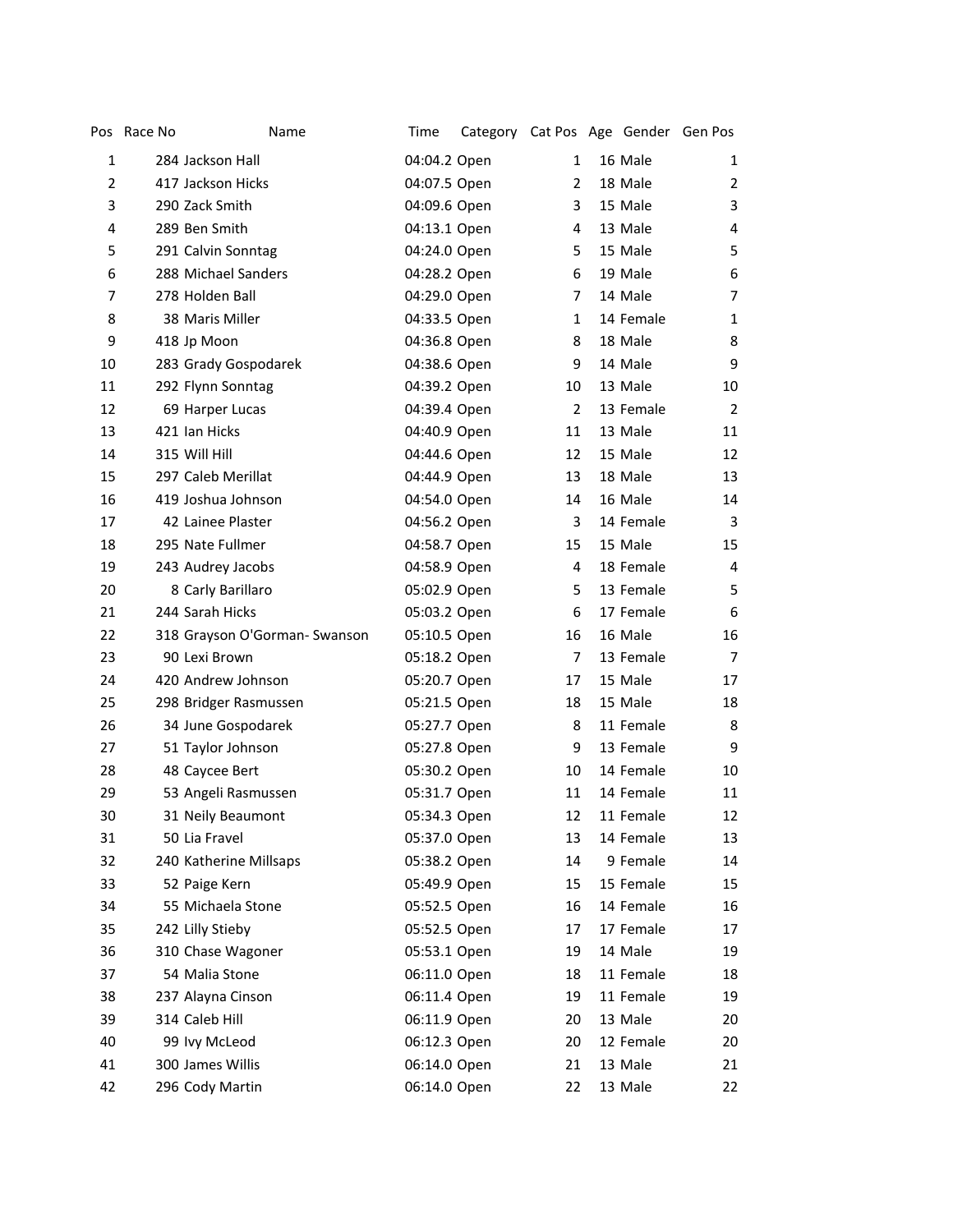| 43 | 29 Abi Bagnell          | 06:18.5 Open | 21 | 12 Female | 21 |
|----|-------------------------|--------------|----|-----------|----|
| 44 | 41 June Noyes           | 06:20.5 Open | 22 | 12 Female | 22 |
| 45 | 154 Natalie Shalhoub    | 06:25.3 Open | 23 | 9 Female  | 23 |
| 46 | 98 AJ McLeod            | 06:28.2 Open | 24 | 11 Female | 24 |
| 47 | 128 Damla Ayrilmaz      | 06:30.7 Open | 25 | 14 Female | 25 |
| 48 | 102 Danielle Pate       | 06:32.0 Open | 26 | 9 Female  | 26 |
| 49 | 319 AJ Roberto          | 06:39.2 Open | 23 | 10 Male   | 23 |
| 50 | 238 Evelyn Cinson       | 06:40.0 Open | 27 | 9 Female  | 27 |
| 51 | 317 Trenton Holcombe    | 06:45.0 Open | 24 | 11 Male   | 24 |
| 52 | 313 William Cook        | 06:46.0 Open | 25 | 10 Male   | 25 |
| 53 | 56 Gwen Sturgis         | 06:56.2 Open | 28 | 11 Female | 28 |
| 54 | 423 Rodney Hawkins      | 07:01.1 Open | 26 | 12 Male   | 26 |
| 55 | 57 Anniston Tinnin      | 07:04.2 Open | 29 | 16 Female | 29 |
| 56 | 422 Braylen Yates       | 07:04.8 Open | 27 | 9 Male    | 27 |
| 57 | 49 LK DeBerry           | 07:10.6 Open | 30 | 12 Female | 30 |
| 58 | 30 Liza Ball            | 07:28.7 Open | 31 | 9 Female  | 31 |
| 59 | 248 Patterson Herlocker | 07:48.9 Open | 32 | 11 Female | 32 |
| 60 | 247 Gracie Lineberger   | 07:50.9 Open | 33 | 13 Female | 33 |
| 61 | 103 Court Ray           | 08:04.0 Open | 34 | 10 Female | 34 |
| 62 | 246 Bella Herlocker     | 10:11.5 Open | 35 | 14 Female | 35 |
| 63 | 299 Houston Tinnin      | 28:45.2 Open | 28 | 10 Male   | 28 |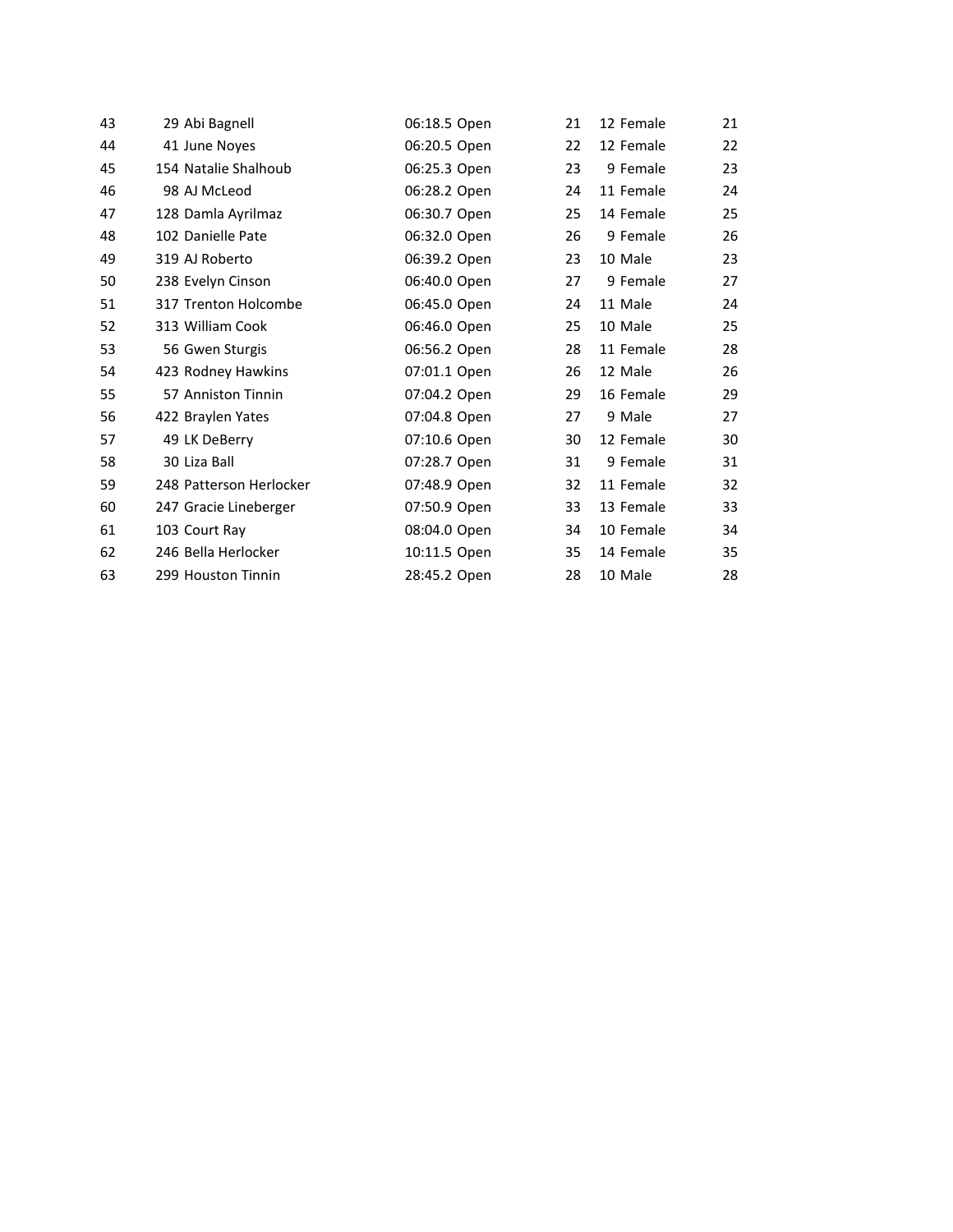WAVE-NC-USA NEAL-NC-USA WAVE-NC-USA WAVE-NC-USA WAVE-NC-USA WAVE-NC-USA WAVE-NC-USA WAVE-NC-USA NEAL-NC-USA WAVE-NC-USA WAVE-NC-USA RSA-NC-USA NEAL-NC-USA SSS-NC-USA PAST-NC-USA NEAL-NC-USA WAVE-NC-USA PAST-NC-USA NEAL-NC-USA RSA-NC-USA NEAL-NC-USA SSS-NC-USA SSS-NC-USA NEAL-NC-USA PAST-NC-USA WAVE-NC-USA PAST-NC-USA PAST-NC-USA PAST-NC-USA WAVE-NC-USA PAST-NC-USA YSST-NC-USA PAST-NC-USA PAST-NC-USA SSS-NC RSA-NC-USA PAST-NC-USA YSST-NC-USA SSS-NC-USA SSS-NC-USA PAST-NC-USA PAST-NC-USA

Team